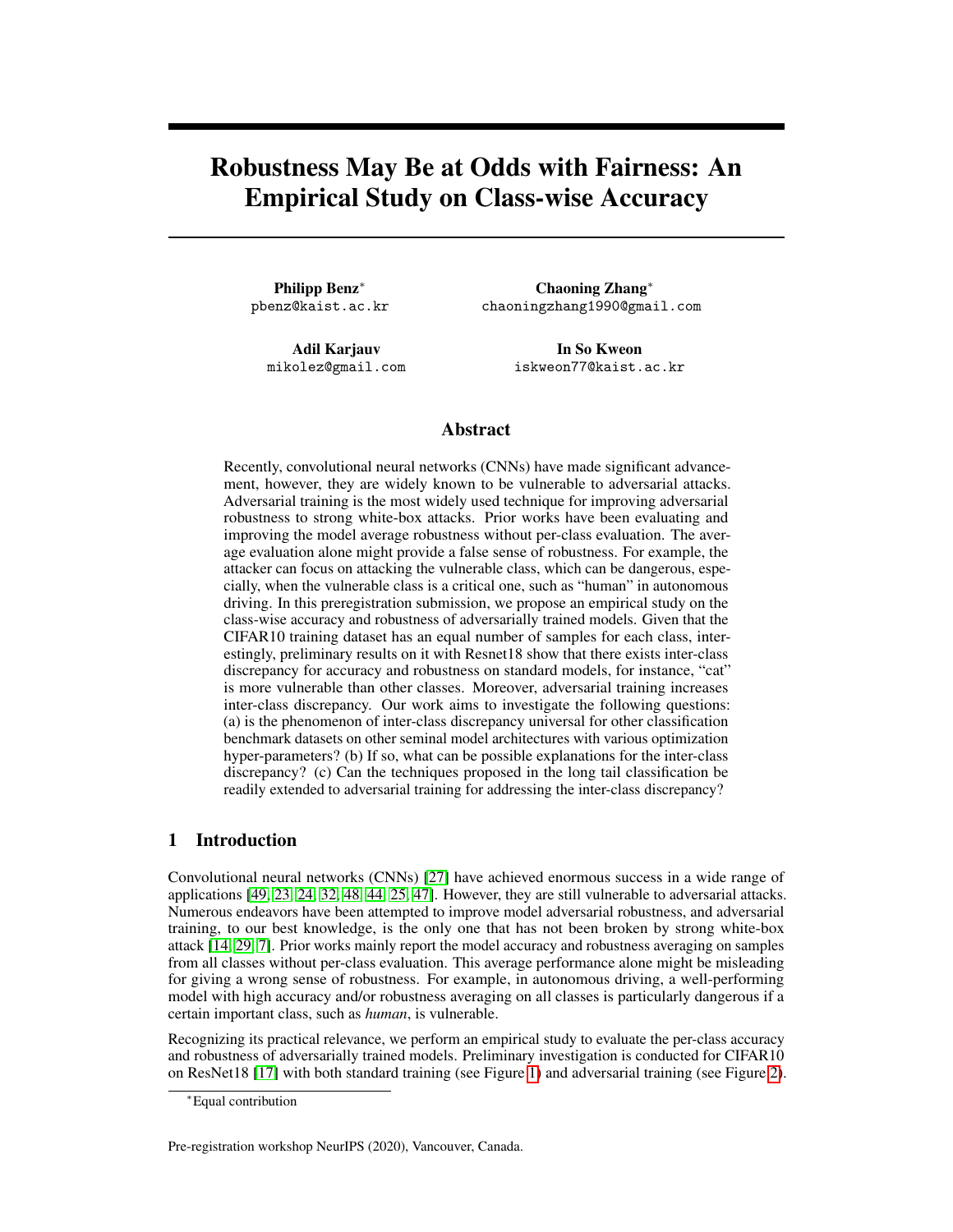<span id="page-1-0"></span>

<span id="page-1-1"></span>Figure 1: Inter-class discrepancy for standard model. First row: accuracy w/o (left) and w/ (right) mean subtracted. Second row: robustness w/o (left) and w/ (right) mean subtracted.



Figure 2: Inter-class discrepancy for adversarially trained model. First row: accuracy w/o (left) and w/ (right) mean subtracted. Second row: robustness w/o (left) and w/ (right) mean subtracted.

There are several intriguing observations. First, there is a non-trivial inter-class discrepancy, even though the long-tail issue does not exist, *i*.*e*. each class is balanced with the same number of training samples. Second, a similar trend can be observed for the adversarially trained model, more notably, the inter-class discrepancy is more significant than that of a standard model. Third, the imbalance is the most significant for the adversarially trained model. Overall, it suggests that there exists inter-class discrepancy under balanced training dataset and adversarial training increases inter-class discrepancy for both accuracy and robustness.

Our empirical analysis will address the following questions regarding class-wise accuracy and robustness:

- Is the phenomenon of inter-class discrepancy universal in other setups?
- What are possible explanations for this inter-class discrepancy in accuracy and robustness?
- Can the techniques proposed in the long-tail setup be readily extended to adversarial training for addressing the inter-class discrepancy?

# 2 Related work

## 2.1 Adversarial examples

CNNs are widely known to be vulnerable to adversarial examples [\[37,](#page-5-7) [14,](#page-4-1) [20,](#page-4-4) [4,](#page-4-5) [3,](#page-4-6) [1\]](#page-4-7), which has inspired numerous investigations on both image-dependent attack [\[37,](#page-5-7) [14,](#page-4-1) [29\]](#page-5-6) and universal attack [\[30,](#page-5-8) [45,](#page-5-9) [46,](#page-5-10) [2\]](#page-4-8) and defense [\[33,](#page-5-11) [43\]](#page-5-12). Most of the defense techniques have been broken, and currently, adversarial training [\[14,](#page-4-1) [29\]](#page-5-6) is the most widely adopted one, empirically proven effective. In the past few years, numerous adversarial training methods [\[50,](#page-6-2) [41,](#page-5-13) [34,](#page-5-14) [51,](#page-6-3) [42\]](#page-5-15) have been proposed for improving either effectiveness or efficiency. Despite different motivations and implementations, they all fall into a min-max optimization problem [\[29\]](#page-5-6), *i*.*e*. adversarial attack solving the loss maximization problem to generate adversarial examples and network training minimizing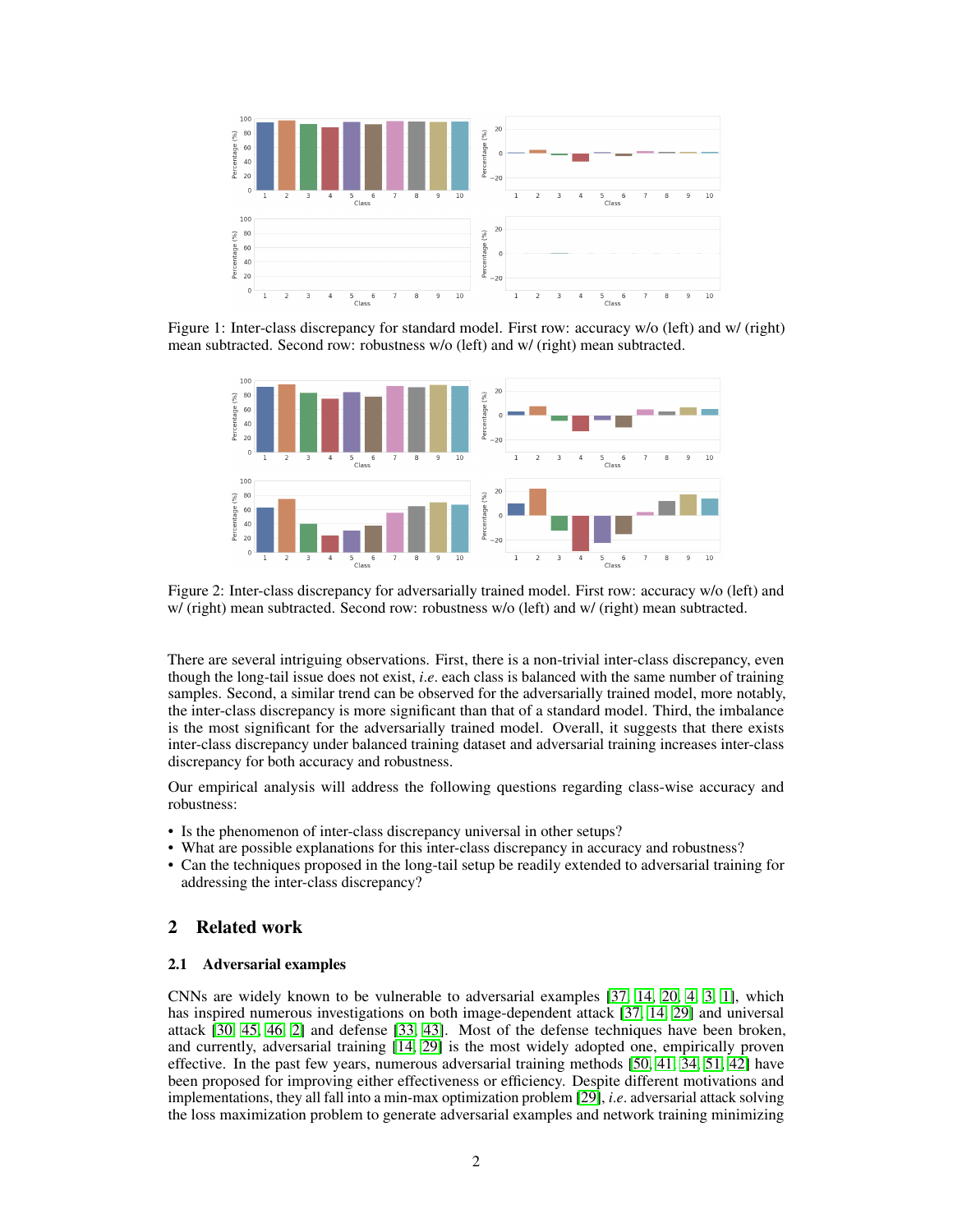the loss to update the network weights. Adversarial training leads to some interesting findings. For example, adversarial training leads to higher robustness while at the cost of accuracy, inspiring to bridge the gap for the trade-off between robustness and accuracy [\[51\]](#page-6-3). Adversarial training leads to a model with more robust features [\[20\]](#page-4-4), consequently reducing information while improving transferability [\[39\]](#page-5-16). Adversarially trained models have also been found to be more fit for down-stream transfer learning [\[40\]](#page-5-17). Complementary to their findings, we empirically find that adversarial training increases inter-class discrepancy for accuracy and robustness.

### 2.2 Inter-class discrepancy in long tail recognition

The inter-class discrepancy problem in long-tail recognition is a fundamental issue in machine learning. In the real world setting, the long-tail problem exists when data is inherently imbalanced [\[22\]](#page-4-9), which undermines the performance of algorithms that do not take this problem into account [\[5,](#page-4-10) [21\]](#page-4-11). Due to its practical relevance, there is a body of work devoted to tackling this problem [\[16\]](#page-4-12). The core issue in the long tail recognition lies in low accuracy for the rare classes, and various techniques have been developed to improve the accuracy of those rare classes. Our preliminary results suggest that there exists an inter-class discrepancy for accuracy and robustness for a balanced dataset, especially, adversarial training leads to a more significant inter-class discrepancy. Conceptually, the vulnerable class in the adversarial training is similar to the rare class in the long tail recognition, since the accuracy of them is low and needs to be improved. Straightforwardly, the techniques proposed to solve the long tail recognition might also help mitigate the inter-class discrepancy for the accuracy and/or robustness of adversarially trained models. There are two common techniques in long-tail recognition for handling a class-imbalanced dataset. The first one is to modify the dataset to reduce the imbalance. One can either collect more data samples for the deficient classes [\[8,](#page-4-13) [15\]](#page-4-14) or remove samples from the abundant classes to increase balance [\[11\]](#page-4-15). Alternatively, the sampling strategy can be designed to increase the sampling frequency for the rare classes during training. The second technique is called cost-sensitive learning, which modifies misclassification costs to account for the imbalance in the number of samples [\[38,](#page-5-18) [12,](#page-4-16) [18\]](#page-4-17). A recent method [\[9\]](#page-4-18) introduces the weighting factors for each class to re-balance the loss function. These weights are inversely proportional to the effective number of samples for every class. [\[6\]](#page-4-19) proposes a new re-balancing optimization procedure with a new loss function to encourage larger classification margins for deficient classes.

# 3 Methodology and experimental protocol

## 3.1 Is the phenomenon of inter-class discrepancy universal in other setups?

To test how universal the inter-class discrepancy for accuracy and robustness is, we mainly take into account three factors, *i*.*e*. datasets, model architectures and optimization methods. For dataset, we plan to test it on various benchmark datasets, including MNIST [\[28\]](#page-5-19), SVHN [\[31\]](#page-5-20), CIFAR10 [\[26\]](#page-5-21), CIFAR100 [\[26\]](#page-5-21), TinyImageNet, ImageNet [\[10\]](#page-4-20). For models, we plan to evaluate on the most seminal models ranging from networks stacking a few convolutional layers to very deep networks, specifically including LeNet [\[28\]](#page-5-19), VGG family (VGG16 and VGG19) [\[35\]](#page-5-22), ResNet family (ResNet18 and ResNet50) [\[17\]](#page-4-3), DenseNet family (DenseNet121 and DenseNet169) [\[19\]](#page-4-21), Inception family (GoogleNet, Inception-v3) [\[36\]](#page-5-23). For optimization factors, we mainly consider optimizer, and learning rate schedule and weight decay.

To check whether the same phenomenon can be observed on the above datasets, we will adopt ResNet18 to train a standard and adversarially trained model for each dataset and evaluate the per-class accuracy and robustness. For the ImageNet dataset, to avoid expensive computation, we will use the online available pre-trained ResNet50, for both standard and adversarially trained ones. For various models, we will test them only on CIFAR10 dataset for avoiding redundancy. For the optimization factors, we will test them with CIFAR10 on ResNet18, but with different optimizers, such as SGD and ADAM, different learning rate schedule (stepwise decrease and cyclic), and different weight decay factors.

Additionally, it would be interesting to see whether the vulnerable class changes during the training. Thus, we will also report the trend of per-class accuracy and robustness during the whole training stage.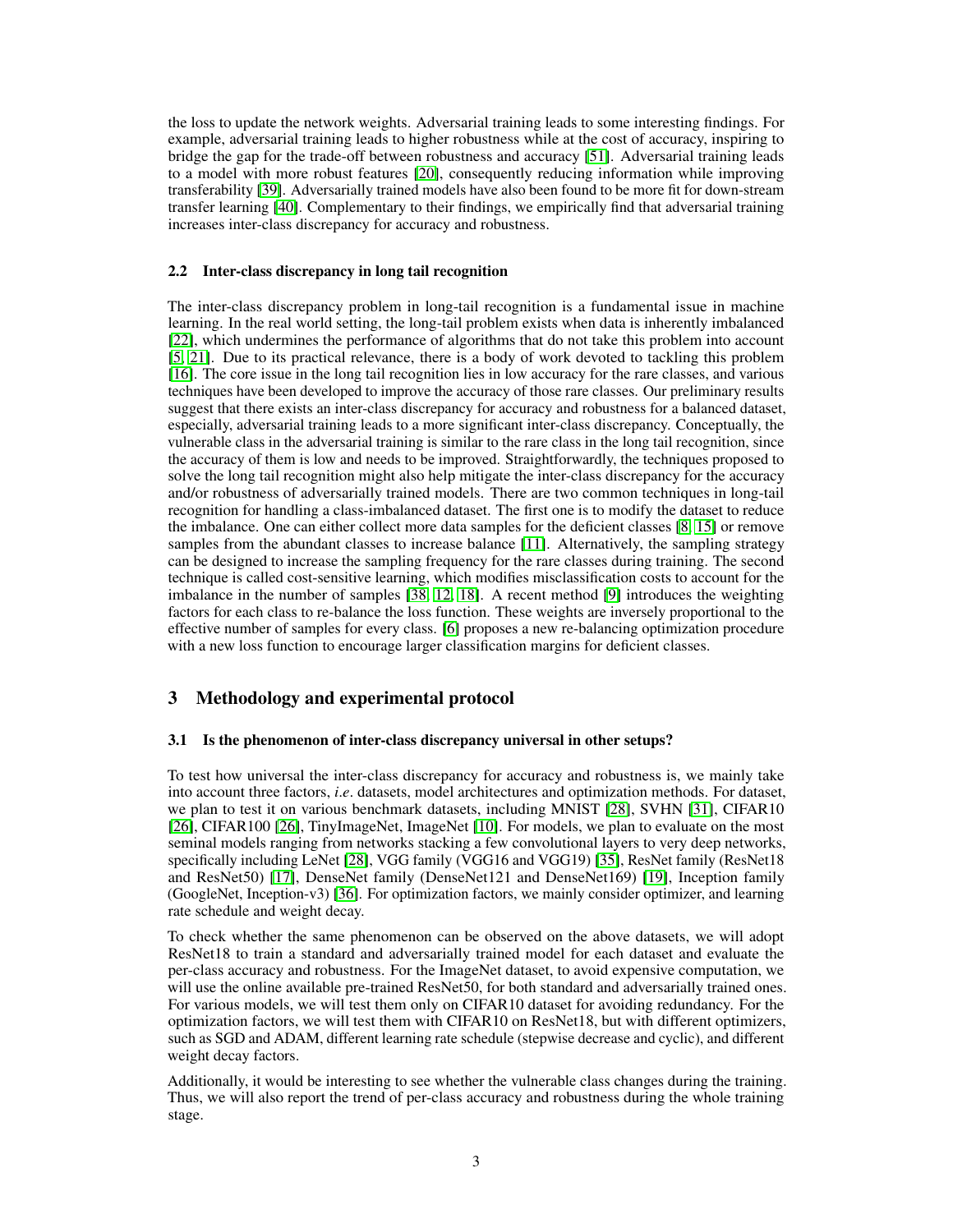### 3.2 What might be possible explanations for the inter-class discrepancy?

At this stage, we assume that the results from the above investigation would support the following conclusion: The phenomenon of inter-class discrepancy should exist universally for a wide range of datasets on various model architectures with different optimization hyper-parameters. In the balanced dataset setup, each class has the same number of training samples, which increases the chance that the model architectures and/or optimization strategies might influence this phenomenon. We aim to analyze the following results:

- Is the same trend of inter-class discrepancy observed for different networks trained on the same dataset, *i*.*e*. a robust/vulnerable class on *model A* is also robust/vulnerable on *model B*? If so, we can conclude that the inter-class discrepancy has little to do with model architectures. Otherwise, model architecture can be one factor that causes the phenomenon of the inter-class discrepancy.
- Similarly, we can check the trend regarding different optimization factors. If the same trend is observed for models trained with different optimization, such as standard training vs. adversarial training, or SGD vs. ADAM, we can conclude that this inter-class discrepancy has little to do with optimization factors. Otherwise, optimization factors can be one factor influencing the inter-class discrepancy.

Another important factor is the semantic features in a dataset. We can conduct experiments on CIFAR100, which has super-classes, under which multiple sub-classes share similar semantic features. We can visualize a matrix of ground-truth classes and predicted classes. For example, for samples from ground-truth *class x*, we can count the number of predicted classes and the majority of the samples are likely to be predicted as *x*. If *class x* is semantically similar to *class y*, we expect that there would be a non-trivial amount of samples misclassified to be *class y*. Vice versa, there would also be a nontrivial amount of samples from ground-truth *class y* misclassified to be *class x*. Cross-class feature similarity, represented by the cosine similarity between the output logit vector of two different ground-truth labels, might be a good metric to measure the similarity between classes. Specifically, we measure the average logit vector for samples from each ground-truth label and then perform cross-class feature cosine similarity. If a label has high cross-class feature similarity with other labels, it means the model perceives it to be close to other labels, which might lead to the samples from this label being vulnerable to misclassification.

Feature perspective. Recently, adversarial robustness has been attributed to non-robust features in the dataset [\[20\]](#page-4-4). It has been shown in [\[20\]](#page-4-4) that both robust features and non-robust features are useful for classification. It would be interesting to distinguish whether robust or/and non-robust features lead to the inter-class discrepancy. Following [\[20\]](#page-4-4), we will construct a dataset that has non-robust features, and train a new model on them and perform per-class accuracy evaluation. As a control study, we will also construct a robust dataset and repeat the above procedure.

## 3.3 Can the techniques from long tail be extended to adversarial training?

Since our setup has a balanced number of samples for each class, we mainly evaluate the cost-sensitive learning strategy, by giving higher weight on the vulnerable class(es). Since we do not know the performance yet, it is challenging to provide more concrete procedures. We take the following two scenarios into account. First, we assume each class is equally important for the model and the target is to decrease the inter-class discrepancy while minimizing the decrease of the overall average accuracy and/or robustness. Second, we assume that a certain class is critical and the target is to increase the accuracy and/or robustness for that class while minimizing the decrease of accuracy/robustness for other classes. Additionally, we consider including a regularizer term to decrease the inter-class cosine similarity. For adversarial training, we will experiment with a targeted attack by choosing the vulnerable or important class as the target class, which intuitively might make that class more robust. Depending on the performance, we will tailor the above strategies accordingly.

## 3.4 Additional explorations for robustness against natural corruptions

It has been shown in [\[13\]](#page-4-22) that corruptions such as noise corruptions, fog or contrast influence standard and adversarially trained models differently. It would be insightful to see whether they might influence the per-class performance differently. Moreover, comparing and analyzing the behavior between adversarial perturbation and natural corruptions can provide insight into the phenomenon of the inter-class discrepancy.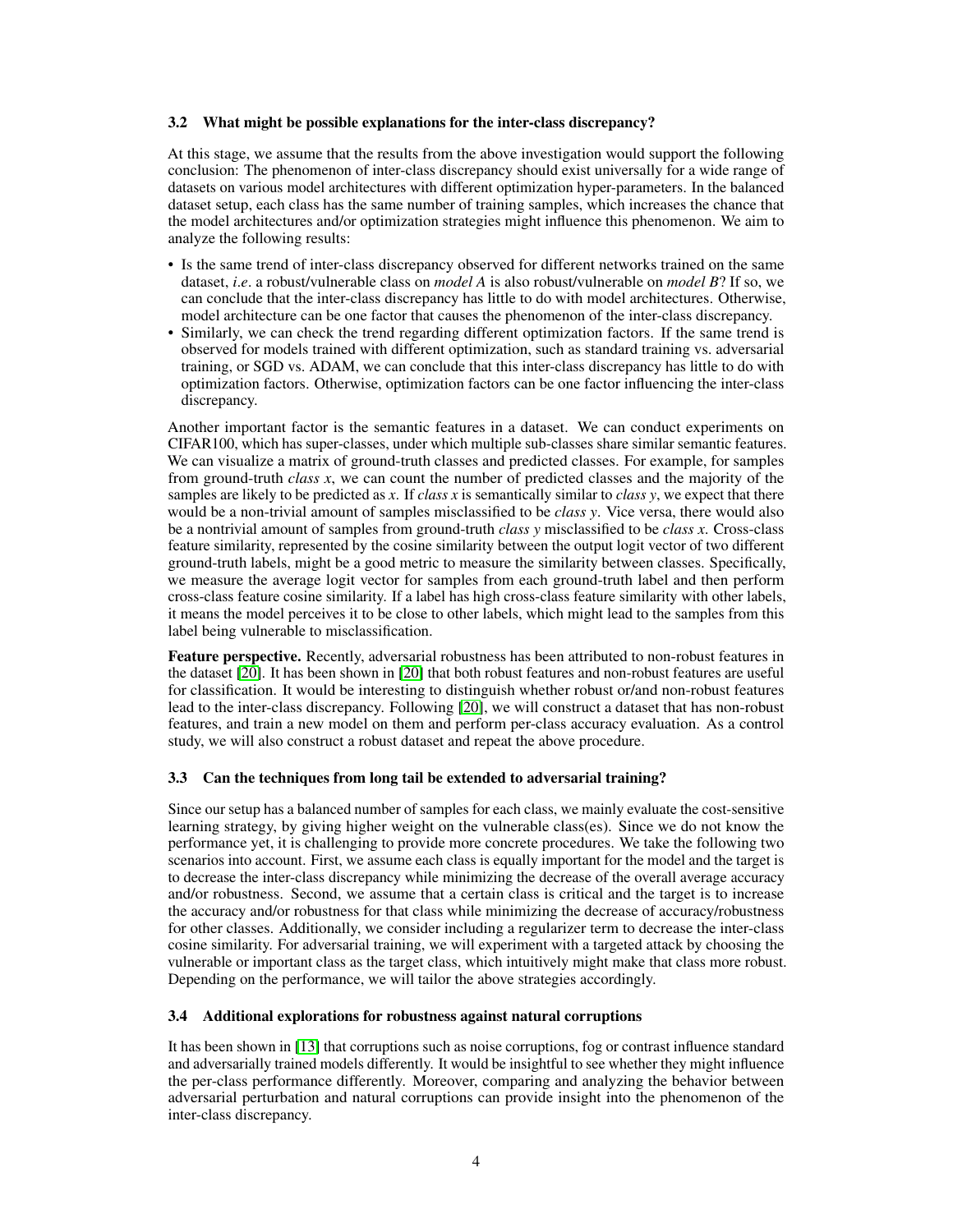## References

- <span id="page-4-7"></span>[1] Philipp Benz, Chaoning Zhang, Tooba Imtiaz, and In-So Kweon. Data from model: Extracting data from non-robust and robust models. *arXiv preprint arXiv:2007.06196*, 2020.
- <span id="page-4-8"></span>[2] Philipp Benz, Chaoning Zhang, Tooba Imtiaz, and In So Kweon. Double targeted universal adversarial perturbations. In *ACCV*, 2020.
- <span id="page-4-6"></span>[3] Philipp Benz, Chaoning Zhang, Adil Karjauv, and In So Kweon. Revisiting batch normalization for improving corruption robustness. *WACV*, 2021.
- <span id="page-4-5"></span>[4] Philipp Benz, Chaoning Zhang, and In So Kweon. Batch normalization increases adversarial vulnerability: Disentangling usefulness and robustness of model features. *arXiv preprint arXiv:2010.03316*, 2020.
- <span id="page-4-10"></span>[5] Mateusz Buda, Atsuto Maki, and Maciej A Mazurowski. A systematic study of the class imbalance problem in convolutional neural networks. *Neural Networks*, 2018.
- <span id="page-4-19"></span>[6] Kaidi Cao, Colin Wei, Adrien Gaidon, Nikos Arechiga, and Tengyu Ma. Learning imbalanced datasets with label-distribution-aware margin loss. In *NeurIPS*, 2019.
- <span id="page-4-2"></span>[7] Nicholas Carlini and David Wagner. Towards evaluating the robustness of neural networks. In *Symposium on Security and Privacy (SP)*, 2017.
- <span id="page-4-13"></span>[8] Nitesh V Chawla, Kevin W Bowyer, Lawrence O Hall, and W Philip Kegelmeyer. Smote: synthetic minority over-sampling technique. *Journal of artificial intelligence research*, 2002.
- <span id="page-4-18"></span>[9] Yin Cui, Menglin Jia, Tsung-Yi Lin, Yang Song, and Serge Belongie. Class-balanced loss based on effective number of samples.
- <span id="page-4-20"></span>[10] Jia Deng, Wei Dong, Richard Socher, Li-Jia Li, Kai Li, and Li Fei-Fei. ImageNet: A large-scale hierarchical image database. In *CVPR*, 2009.
- <span id="page-4-15"></span>[11] Chris Drummond, Robert C Holte, et al. Class imbalance, and cost sensitivity: why under-sampling beats over-sampling. In *Workshop on learning from imbalanced datasets II*, 2003.
- <span id="page-4-16"></span>[12] Charles Elkan. The foundations of cost-sensitive learning. In *IJCAI*, 2001.
- <span id="page-4-22"></span>[13] Justin Gilmer, Nicolas Ford, Nicholas Carlini, and Ekin Cubuk. Adversarial examples are a natural consequence of test error in noise. In *ICML*, 2019.
- <span id="page-4-1"></span>[14] Ian J Goodfellow, Jonathon Shlens, and Christian Szegedy. Explaining and harnessing adversarial examples. In *ICLR*, 2015.
- <span id="page-4-14"></span>[15] Haibo He, Yang Bai, Edwardo A Garcia, and Shutao Li. Adasyn: Adaptive synthetic sampling approach for imbalanced learning. In *International joint conference on neural networks*, 2008.
- <span id="page-4-12"></span>[16] Haibo He and Edwardo A Garcia. Learning from imbalanced data. *Transactions on knowledge and data engineering*, 2009.
- <span id="page-4-3"></span>[17] Kaiming He, Xiangyu Zhang, Shaoqing Ren, and Jian Sun. Deep residual learning for image recognition. In *CVPR*, 2016.
- <span id="page-4-17"></span>[18] Chen Huang, Yining Li, Chen Change Loy, and Xiaoou Tang. Learning deep representation for imbalanced classification. In *CVPR*, 2016.
- <span id="page-4-21"></span>[19] Gao Huang, Zhuang Liu, Laurens Van Der Maaten, and Kilian Q. Weinberger. Densely connected convolutional networks. In *CVPR*, 2017.
- <span id="page-4-4"></span>[20] Andrew Ilyas, Shibani Santurkar, Dimitris Tsipras, Logan Engstrom, Brandon Tran, and Aleksander Madry. Adversarial examples are not bugs, they are features. In *NeurIPS*, 2019.
- <span id="page-4-11"></span>[21] Nathalie Japkowicz and Shaju Stephen. The class imbalance problem: A systematic study. *Intelligent data analysis*, 2002.
- <span id="page-4-9"></span>[22] Maurice George Kendall et al. The advanced theory of statistics. *The advanced theory of statistics.*, (2nd Ed), 1946.
- <span id="page-4-0"></span>[23] Dahun Kim, Sanghyun Woo, Joon-Young Lee, and In So Kweon. Recurrent temporal aggregation framework for deep video inpainting. *TPAMI*, 2019.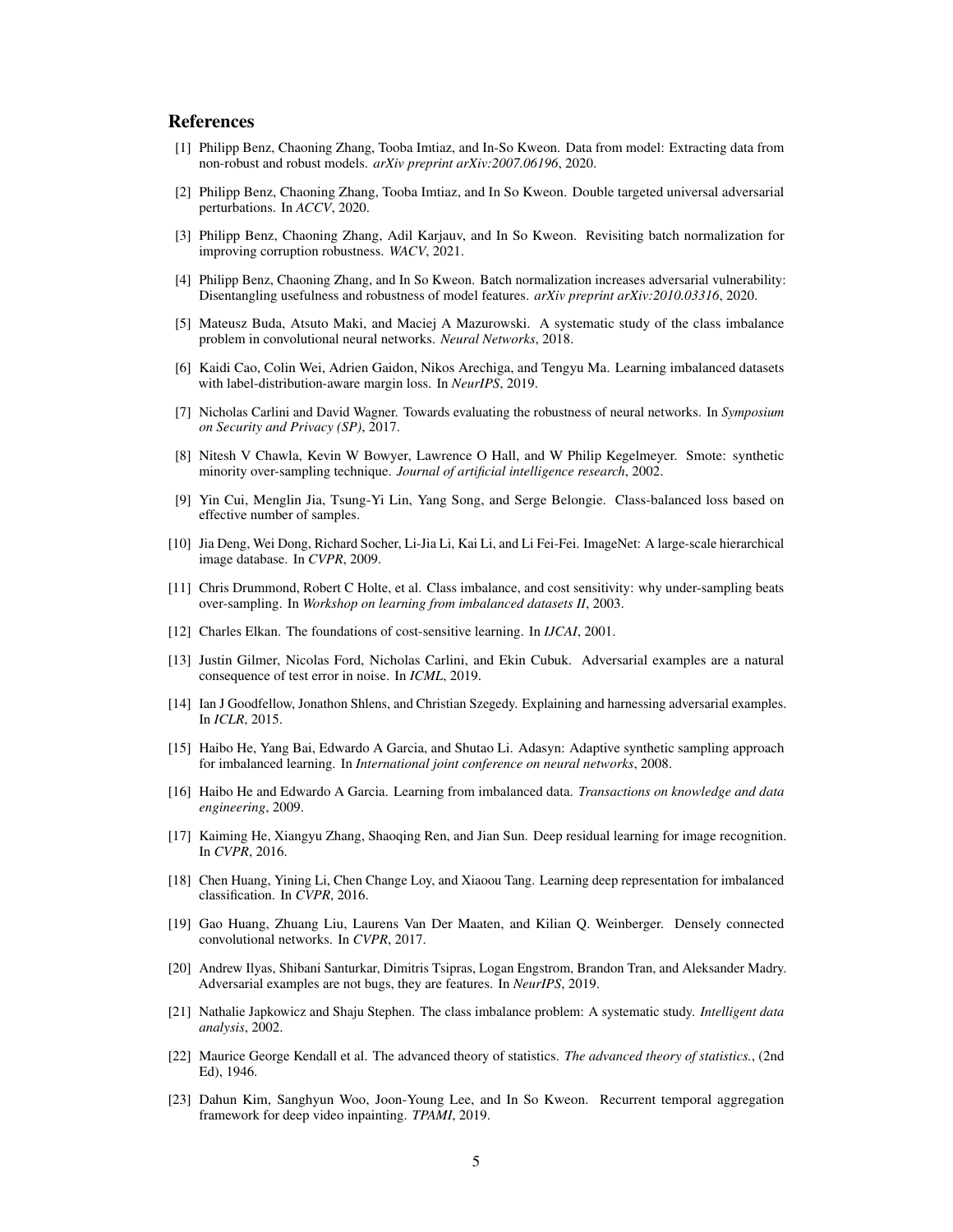- <span id="page-5-1"></span>[24] Dahun Kim, Sanghyun Woo, Joon-Young Lee, and In So Kweon. Video panoptic segmentation. In *CVPR*, 2020.
- <span id="page-5-4"></span>[25] Myungchul Kim, Sanghyun Woo, Dahun Kim, and In So Kweon. The devil is in the boundary: Exploiting boundary representation for basis-based instance segmentation. *WACV*, 2021.
- <span id="page-5-21"></span>[26] Alex Krizhevsky et al. Learning multiple layers of features from tiny images. 2009.
- <span id="page-5-0"></span>[27] Yann LeCun, Yoshua Bengio, and Geoffrey Hinton. Deep learning. *nature*, 2015.
- <span id="page-5-19"></span>[28] Yann LeCun, Léon Bottou, Yoshua Bengio, and Patrick Haffner. Gradient-based learning applied to document recognition. *Proceedings of the IEEE*, 1998.
- <span id="page-5-6"></span>[29] Aleksander Madry, Aleksandar Makelov, Ludwig Schmidt, Dimitris Tsipras, and Adrian Vladu. Towards deep learning models resistant to adversarial attacks. In *ICLR*, 2018.
- <span id="page-5-8"></span>[30] Seyed-Mohsen Moosavi-Dezfooli, Alhussein Fawzi, Omar Fawzi, and Pascal Frossard. Universal adversarial perturbations. In *CVPR*, 2017.
- <span id="page-5-20"></span>[31] Yuval Netzer, Tao Wang, Adam Coates, Alessandro Bissacco, Bo Wu, and Andrew Y Ng. Reading digits in natural images with unsupervised feature learning. In *NeurIPS*, 2011.
- <span id="page-5-2"></span>[32] Fei Pan, Inkyu Shin, Francois Rameau, Seokju Lee, and In So Kweon. Unsupervised intra-domain adaptation for semantic segmentation through self-supervision. In *CVPR*, 2020.
- <span id="page-5-11"></span>[33] Shilin Qiu, Qihe Liu, Shijie Zhou, and Chunjiang Wu. Review of artificial intelligence adversarial attack and defense technologies. *Applied Sciences*, 2019.
- <span id="page-5-14"></span>[34] Ali Shafahi, Mahyar Najibi, Mohammad Amin Ghiasi, Zheng Xu, John Dickerson, Christoph Studer, Larry S Davis, Gavin Taylor, and Tom Goldstein. Adversarial training for free! In *NeurIPS*, 2019.
- <span id="page-5-22"></span>[35] Karen Simonyan and Andrew Zisserman. Very deep convolutional networks for large-scale image recognition. In *ICLR*, 2015.
- <span id="page-5-23"></span>[36] Christian Szegedy, Wei Liu, Yangqing Jia, Pierre Sermanet, Scott Reed, Dragomir Anguelov, Dumitru Erhan, Vincent Vanhoucke, and Andrew Rabinovich. Going deeper with convolutions. In *CVPR*, 2015.
- <span id="page-5-7"></span>[37] Christian Szegedy, Wojciech Zaremba, Ilya Sutskever, Joan Bruna, Dumitru Erhan, Ian Goodfellow, and Rob Fergus. Intriguing properties of neural networks. *arXiv preprint arXiv:1312.6199*, 2013.
- <span id="page-5-18"></span>[38] Yuchun Tang, Yan-Qing Zhang, Nitesh V Chawla, and Sven Krasser. Svms modeling for highly imbalanced classification. *Transactions on Systems, Man, and Cybernetics*, 2008.
- <span id="page-5-16"></span>[39] Matteo Terzi, Alessandro Achille, Marco Maggipinto, and Gian Antonio Susto. Adversarial training reduces information and improves transferability. *arXiv preprint arXiv:2007.11259*, 2020.
- <span id="page-5-17"></span>[40] Francisco Utrera, Evan Kravitz, N Benjamin Erichson, Rajiv Khanna, and Michael W Mahoney. Adversarially-trained deep nets transfer better. *arXiv preprint arXiv:2007.05869*, 2020.
- <span id="page-5-13"></span>[41] Jianyu Wang and Haichao Zhang. Bilateral adversarial training: Towards fast training of more robust models against adversarial attacks. In *ICCV*, 2019.
- <span id="page-5-15"></span>[42] Eric Wong, Leslie Rice, and J Zico Kolter. Fast is better than free: Revisiting adversarial training. *ICLR*, 2020.
- <span id="page-5-12"></span>[43] Xiaoyong Yuan, Pan He, Qile Zhu, and Xiaolin Li. Adversarial examples: Attacks and defenses for deep learning. *IEEE Transactions on Neural Networks and Learning Systems*, 2019.
- <span id="page-5-3"></span>[44] Chaoning Zhang, Philipp Benz, Dawit Mureja Argaw, Seokju Lee, Junsik Kim, Francois Rameau, Jean-Charles Bazin, and In So Kweon. Resnet or densenet? introducing dense shortcuts to resnet. In *WACV*, 2021.
- <span id="page-5-9"></span>[45] Chaoning Zhang, Philipp Benz, Tooba Imtiaz, and In-So Kweon. Cd-uap: Class discriminative universal adversarial perturbation. In *AAAI*, 2020.
- <span id="page-5-10"></span>[46] Chaoning Zhang, Philipp Benz, Tooba Imtiaz, and In-So Kweon. Understanding adversarial examples from the mutual influence of images and perturbations. In *CVPR*, 2020.
- <span id="page-5-5"></span>[47] Chaoning Zhang, Philipp Benz, Adil Karjauv, Geng Sun, and In Kweon. Udh: Universal deep hiding for steganography, watermarking, and light field messaging. *NeurIPS*, 2020.